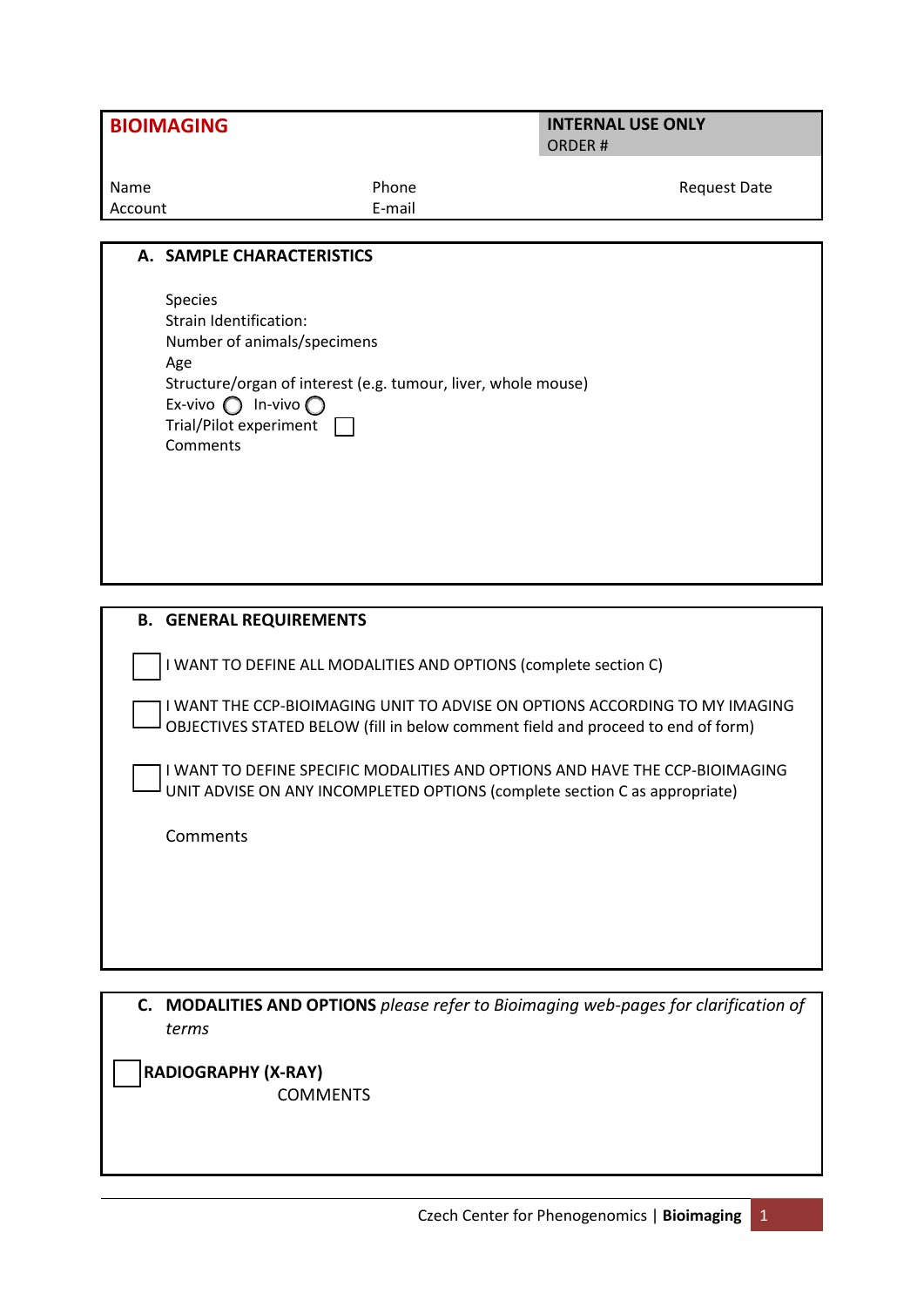| <b>IN-VIVO FLUORESCENCE</b>        |                                                                                                                                |                                                                                   |  |  |  |  |
|------------------------------------|--------------------------------------------------------------------------------------------------------------------------------|-----------------------------------------------------------------------------------|--|--|--|--|
| <b>OPTIONS:</b>                    | AQUISITION (choose one) 2D static<br>POSTPROCESSING (choose all that apply)                                                    | raw data projections<br>spectral unmixing<br>animation<br>spectral quantification |  |  |  |  |
|                                    | DATA FORMAT OPTIONS (choose all that apply) TIFF                                                                               | <b>BMP</b><br><b>PNG</b>                                                          |  |  |  |  |
|                                    | ANALYSIS (custom service – describe objectives in comment field)<br><b>COMMENTS</b>                                            |                                                                                   |  |  |  |  |
| <b>IN-VIVO LUMINESCENCE</b>        |                                                                                                                                |                                                                                   |  |  |  |  |
| <b>OPTIONS:</b>                    | AQUISITION (choose one) 2D static                                                                                              |                                                                                   |  |  |  |  |
|                                    | POSTPROCESSING (choose all that apply) raw data projections                                                                    | animation                                                                         |  |  |  |  |
|                                    | DATA FORMAT (choose all that apply)                                                                                            | <b>TIFF</b>                                                                       |  |  |  |  |
|                                    |                                                                                                                                | <b>BMP</b><br><b>PNG</b>                                                          |  |  |  |  |
|                                    | ANALYSIS (custom service - describe objectives in comment field)<br><b>COMMENTS</b>                                            |                                                                                   |  |  |  |  |
| <b>MICRO-CT</b><br><b>OPTIONS:</b> | AQUISITION (choose one) spatial resolution 9 um<br>POSTPROCESSING (choose all that apply) raw data projections<br>segmentation |                                                                                   |  |  |  |  |
|                                    |                                                                                                                                | highlighting<br>absorption gradient<br>3D reconstruction<br>animation             |  |  |  |  |
|                                    | DATA FORMAT (choose one or both)                                                                                               | <b>TIFF</b><br><b>BMP</b>                                                         |  |  |  |  |
|                                    | ANALYSIS (custom service - describe objectives in comment field)<br><b>COMMENTS</b>                                            |                                                                                   |  |  |  |  |
| <b>OPTICAL TOMOGRAPHY</b>          |                                                                                                                                |                                                                                   |  |  |  |  |
| <b>OPTIONS:</b>                    | AQUISITION (choose all that apply) autofluorescence<br>fluorescence                                                            |                                                                                   |  |  |  |  |
|                                    | POSTPROCESSING (choose all that apply) 3D reconstruction                                                                       | optical sections<br>segmentation<br>animation                                     |  |  |  |  |

Czech Center for Phenogenomics | **Bioimaging** 2